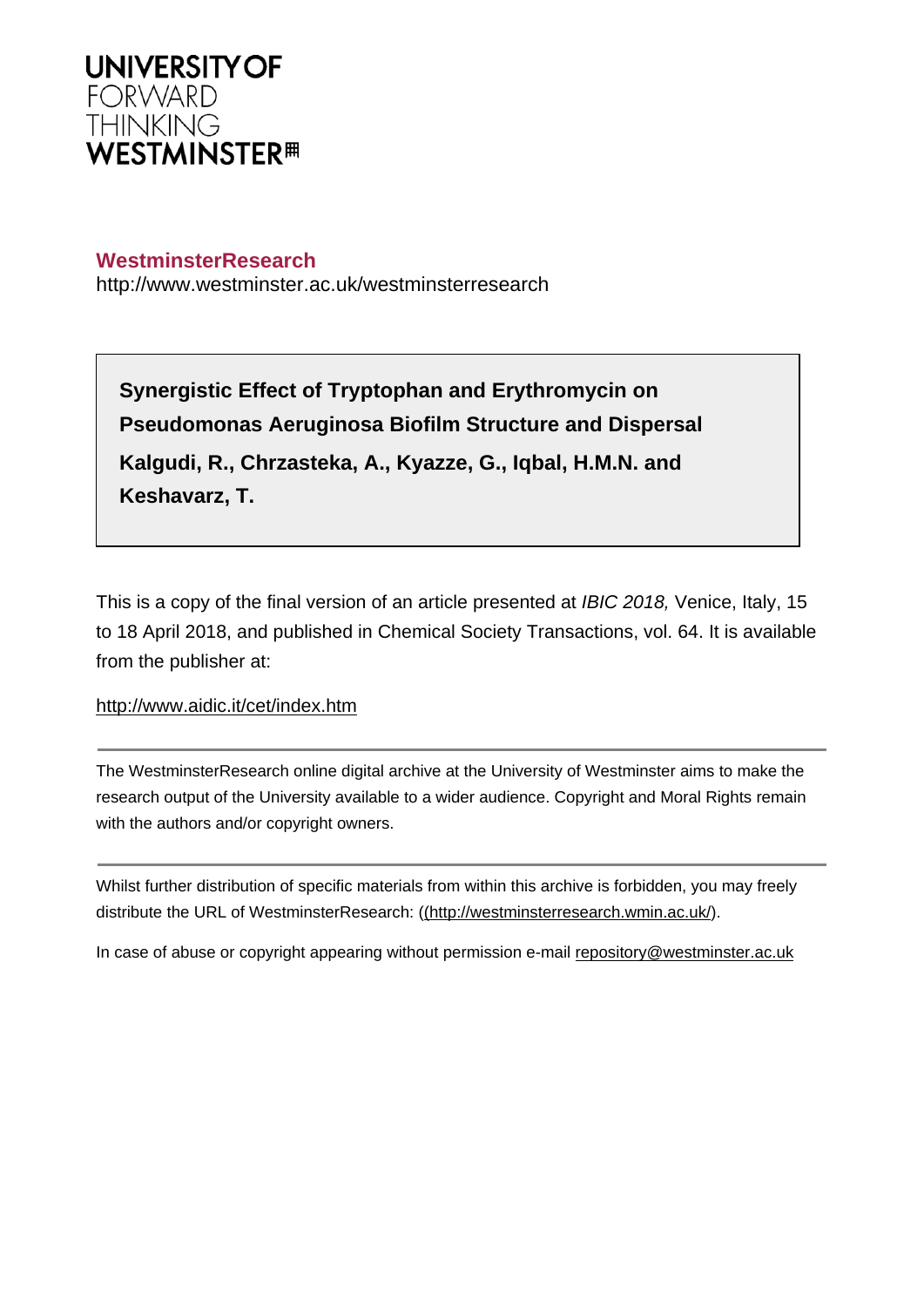

*VOL. 64, 2018* 



Guest Editors: Enrico Bardone, Antonio Marzocchella, Tajalli Keshavarz Copyright © 2018, AIDIC Servizi S.r.l. **ISBN** 978-88-95608- 56-3; **ISSN** 2283-9216

# Synergistic Effect of Tryptophan and Erythromycin on *Pseudomonas Aeruginosa* Biofilm Structure and Dispersal

Rachith Kalgudi<sup>\*a</sup>, Alina Chrzastek<sup>a</sup>, Godfrey Kyazze<sup>a</sup>, Hafiz M. N. Iqbal<sup>b</sup>, Tajalli Keshavarz<sup>a</sup>

<sup>a</sup> Faculty of Science and Technology, University of Westminster, London, UK

<sup>b</sup> Tecnologico de Monterrey, School of Engineering and Sciences, Monterrey, Mexico

r.kalgudi@my.westminster.ac.uk

*Pseudomonas aeruginosa* is an opportunistic pathogen that is responsible for diseases such as cystic fibrosis (CF) in immunocompromised individuals. Outcome of CF is abnormally thickened mucus that causes problems in patient's respiratory system. This condition affects 2.5 million people in the UK alone with a high rate of mortality by the age of 40. Various methods of treatment to manage CF by dispersion and disassembly of biofilm have been intensively researched. Since as much as 80% of human bacterial infections are biofilmassociated, many researchers have begun investigating therapies that specifically target the biofilm architecture, thereby dispersing the microbial cells into their more vulnerable, planktonic state. Amongst the current methods of controlling CF, biofilm dissociation by the use of a combination of an amino acid and an antibiotic has been investigated in this research. During this study, biofilm formation by *P. aeruginosa* PAO1 was observed under aerobic conditions in Luria Broth and M63 minimal media at 37°C for a period of 24 hours. The cultures were treated with two isomeric forms of tryptophan at different concentrations (1 mM, 4 mM, and 8 mM). Dispersal and dissociation of the cells in all cultures were investigated and compared with the control after 24 hours. The D isomer of tryptophan at concentrations of 4 mM and 8 mM showed higher rate of dispersion in comparison to the L isomeric form and the control. The effect of tryptophan varied with the medium that was used for biofilm growth. Extracellular polymeric substances (EPS) were extracted from the treated and untreated biofilm and quantified for their main components. Biofilm treated with tryptophan and erythromycin resulted in nearly 70% loss of EPS components in comparison with the control after 5 days of growth.

# **1. Introduction**

#### **1.1** *Pseudomonas aeruginosa* **and biofilm formation**

*Pseudomonas aeruginosa* possess the ability to communicate within the bacterial population through the secretion of chemical signals called autoinducers. Bacteria are able to use a wide range of molecules for signalling purposes such as fatty acids, peptides, and *N*-acylated homoserine lactones (AHLs). These are called autoinducer 2 (AI-2). As the concentration of an autoinducer increases the cell density increases relatively until it reaches a threshold concentration. The phenomenon by which bacterial communication takes place is known as quorum sensing (QS) (Hirakawa and Tomita, 2013; Palmer *et al.* 2013).

QS controls processes such as bioluminescence, sporulation, antibiotic production, virulence factors, and biofilm formation (Rutherford and Bassler, 2012). Through expression of the specific signals, *P. aeruginosa*  can control its virulence factors (Rice *et al.* 2008). Factors such as elastase, proteases, rhamnolipids and exotoxin A, pyoverdin, pyocyanin have been vastly studied (Rutherford and Bassler, 2012).

Biofilm formation develops in series of stages. Firstly, the attachment of planktonic cells on a surface takes place where van der Waals forces form a weak reversible adhesion. Secondly, cells anchor themselves to the surfaces using pilli, at this stage cells begin to form a monolayer. This creates small clusters and upon reaching certain cellular density the biochemical signal molecules are produced and released, for example *N*acylhomoserine lactone (AHLs). With the progression of colonisation, these form irreversible structures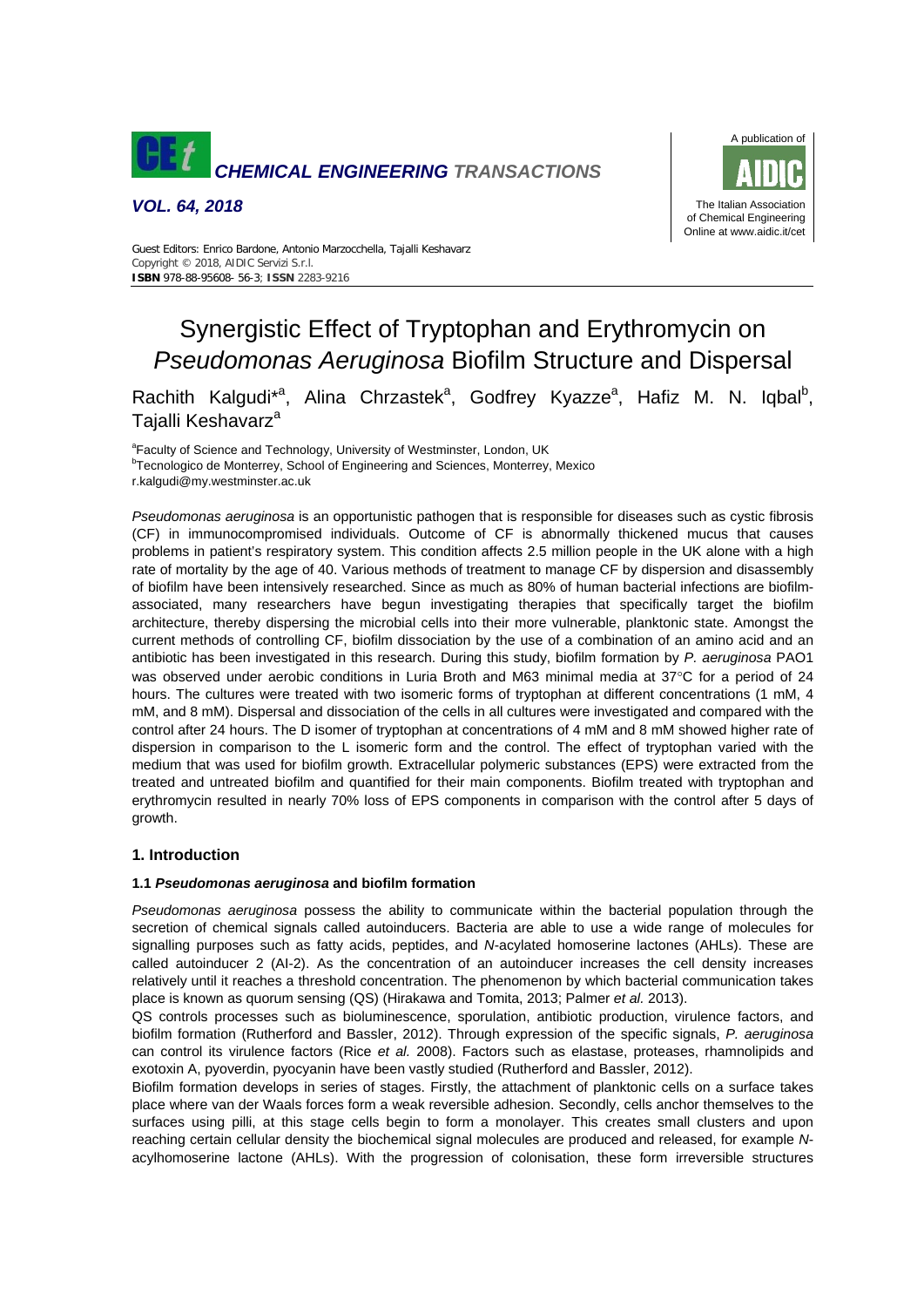resistant to antimicrobials and disinfectants (Sharma, *et al*. 2014). After 8-24 hours, colonies form a stable attachment to the surface and to each other through secretion of extracellular polymeric substances (EPS) material that forms a sticky layer containing eDNA, proteins, carbohydrates and other cellular debris, which in turn protects colonised cells and promotes further growth of colonies (Pan *et al*. 2010). Changes in gene expression takes place upon the signalling molecules reaching the required threshold level. This in turn brings a phenotypic change from planktonic to biofilm forming sessile cells. The positive feedback loop is formed through synthesis of proteins (autoinducers) that is directly related to expression of QS. Finally, colonies reach maturation that leads to further dispersion of biofilm (Zalewska-Piatek *et al*. 2013).

#### **1.2 Medical relevance of biofilm formation**

*Pseudomonas aeruginosa* is an opportunistic bacterium that can cause acute and chronic infections especially in immunocompromised individuals. The most common infection that *P. aeruginosa* is responsible for is cystic fibrosis (CF) (Sharma, *et al.* 2014). CF is characterised by lowered pulmonary function and increased mortality (Rutherford and Bassler, 2012). Through the expression of QS by *P. aeruginosa,* thick condensed layer of biofilm forms, blocking pulmonary organs and as a result it leads to respiratory failure (Hirakawa and Tomita, 2013). In the era where antibiotic resistance is a widespread problem, biofilm produced by number of microorganisms have been recognised as a potential target in development of new antimicrobial agents (Hirakawa and Tomita, 2013).

*P. aeruginosa* express high antibiotic resistance to multiple antibiotics classes and it is difficult to eradicate (Poole, 2011). Resistance acquired by *P. aeruginosa* is due to chromosomal mutation and acquirement of resistance genes through horizontal gene transfer (Poole, 2011). Scientific literature describes number of quorum sensing inhibitors already in use. Despite the fact that *P. aeruginosa* is difficult to eliminate, studies show that novel therapies are being developed that combine amino acids and antibacterial compounds (She *et al*. 2015) to combat the rise in antibiotic resistance. Furthermore, scientific work suggests that macrolides class of antibiotic negates the effect of QS induced biofilm formation by *P. aeruginosa* (Tsang *et al.* 2003). Hence, for the purpose of this study, erythromycin was chosen.

It has been reported that certain amino acids (Sanchez *et al*. 2013), cause biofilm dispersal and disassembly in bacteria, while lacking significant toxicity. The idea of targeting human pathogen such as *P. aeruginosa* with naturally occurring amino acid - tryptophan is a highly attractive idea. For the purpose of this study, dextrorotatory (D-) and laevorotatory (L-) isoforms of tryptophan have been chosen and three different concentrations (1 mM, 4 mM, 8 mM) selected to determine whether these concentrations have any effect on dispersion of *P. aeruginosa* PAO1 biofilm. Following that, combination of two isoforms of one concentration (the most effective one) of tryptophan and antibiotic erythromycin against *P. aeruginosa* PAO1 biofilm will be performed. The dispersal and inhibition activity of the biofilm dissociation treatment will be investigated.

# **2. Materials and Methods**

#### **2.1 Strain and media**

*Pseudomonas aeruginosa* PAO1 strain was obtained from bacterial culture collection at University of Westminster, London, UK. Mueller Hinton Agar (MH) was used for the maintenance of the *P. aeruginosa* PAO1 working stock. M63 minimal medium (pH was adjusted to pH 7 after addition of 1mL-L 1M MgSO4 and 10 mL-L of 20% glycerol) Luria-Bertani Broth (LB) (pH was adjusted to 7.4) were used for biofilm growth.

#### **2.2 Biofilm quantification by Crystal violet assay**

For the determination of biofilm formation and subsequent application of biofilm dissociation treatment, 96 microtiter plates were used. The general method of growing, staining and quantifying of biofilm was followed as described by O'Toole (2011). Each experiment was incubated in the same static conditions; 24 hours at 37°C.

# **2.3 Extraction of EPS from biofilm**

The extraction method followed was as published by Staats *et al*. (1999) with a slight modification. After the specific incubation time, the biofilm was scraped from the glass well walls using sterile techniques. The aliquots were then transferred to Eppendorf tubes and centrifuged at 3500 rpm for 30 min. After centrifugation, the supernatant containing dissolved carbohydrates and suspended protein was analysed after separation of bacterial cells.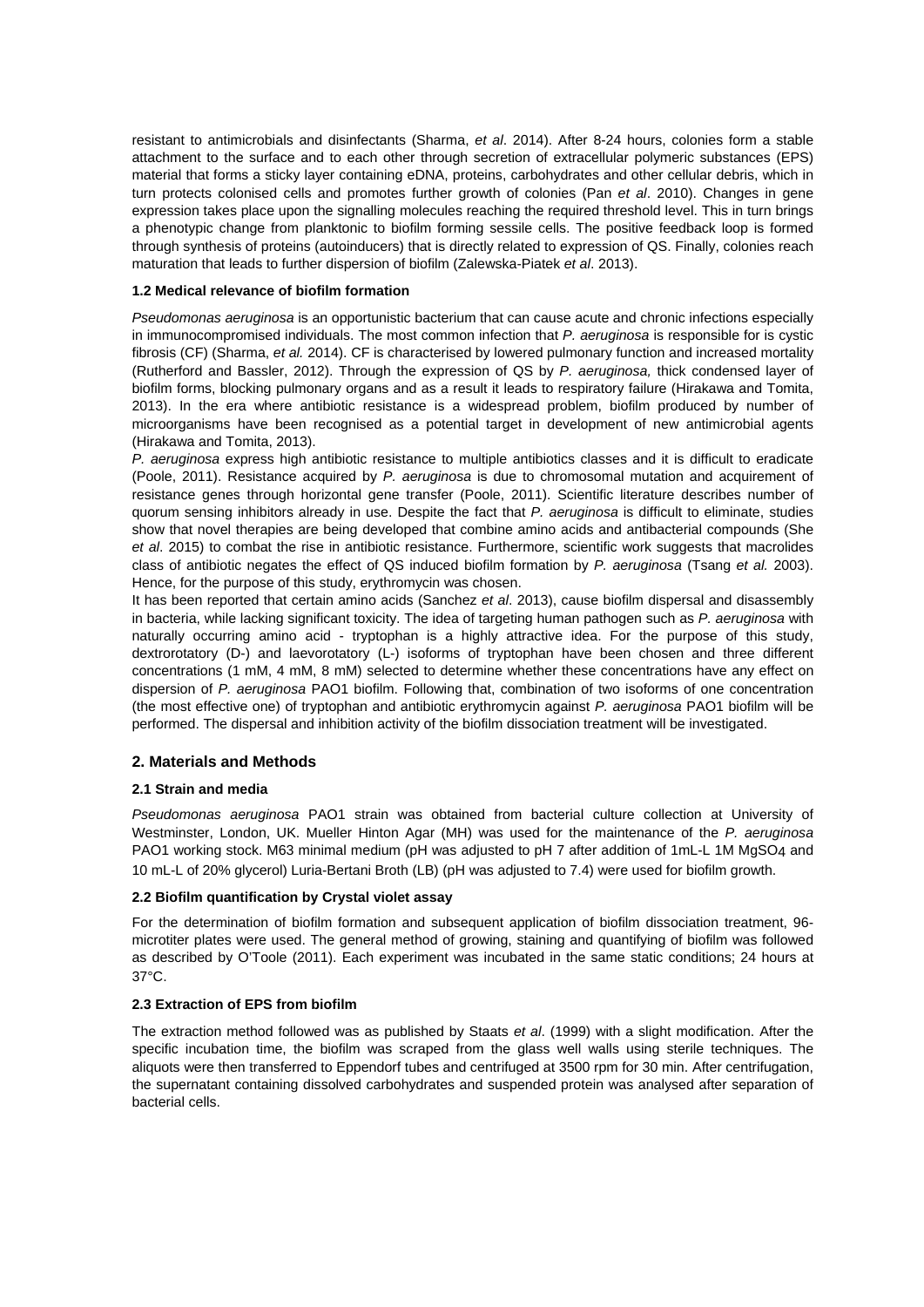#### **2.4 Colorimetric quantification of Carbohydrates and Protein content of EPS**

Bradford Assay was used to quantify proteins and the phenol-sulphuric acid assay as described by DuBois *et al.* (1956) was used to quantify carbohydrate content of the EPS extracted from the biofilm.

#### **2.5 Tryptophan and Erythromycin**

D- and L- isoforms of tryptophan were purchased from Sigma-Aldrich, UK. A working stock of 100 mM was prepared and diluted in Luria broth and M63 medium as required. Erythromycin was purchased from Sigma-Aldrich, UK. A stock solution of 40 μg/mL was prepared and used as required.

#### **2.6 Biofilm dispersal treatment**

First set of experiment was quantifying the effect of three different concentrations (1 mM, 4 mM, 8 mM) of Dand L- isoforms of tryptophan on biofilm formed by *P. aeruginosa*. Plates were incubated at 37°C for 24 hours. Biofilm staining and quantification was performed as described previously. Second set of experiments examined the effect of erythromycin (4 µg/ml) combined with the mixture of D- and L- form of tryptophan on biofilm formation. Plates were left in the incubator at 37°C, 24 hours. Biofilm staining and quantifying was followed as described previously.

#### **2.7 Statistical analysis**

All experiments were carried out in triplicates and the statistical significance of each result was determined by one-way analysis of variance (ANOVA) through calculation of standard deviation from the mean and use of standard error.

#### **3. Results and discussion**

#### **3.1 Tryptophan dispersal assay**

All of the constituents of the assay were loaded at the inoculation phase. The plates were then incubated for a period of 24 hours. After which, the biofilm was quantified by the crystal violet assay. Biofilm formation was tested with three increasing concentration (1 mM, 4 mM, and 8 mM) of the two isoforms of tryptophan.

Growth in LB and M63 media are presented in Figure 1. The highest inhibition of biofilm formation was noted in D- form in 4 mM and 8 mM in comparisons to the L- form and the control. As the highest inhibition of biofilm was seen in samples containing D- isoform of tryptophan, this isoform was investigated further.



*Figure 1. Effect of D- and L- Tryptophan at various concentrations on biofilm formation and dispersal in comparison to the control after a period of 24 hours in LB medium (p <0.05; p=0.001) and M63 medium (p<0.05; p=0.001)* 

The EPS extraction performed showed a decrease in carbohydrates content after treatment with 4 mM and 8 mM tryptophan respectively. Additionally, the protein content was found to be lower than the control in 4 mM and 8 mM treatments. All the factors were found to inhibit formation of biofilm; this was most likely due to the media used. However, despite the minimal media factor, the high decrease was noted in 8 mM concentration in both D- and L- isoforms with similar decrease outcomes in 4 mM tryptophan.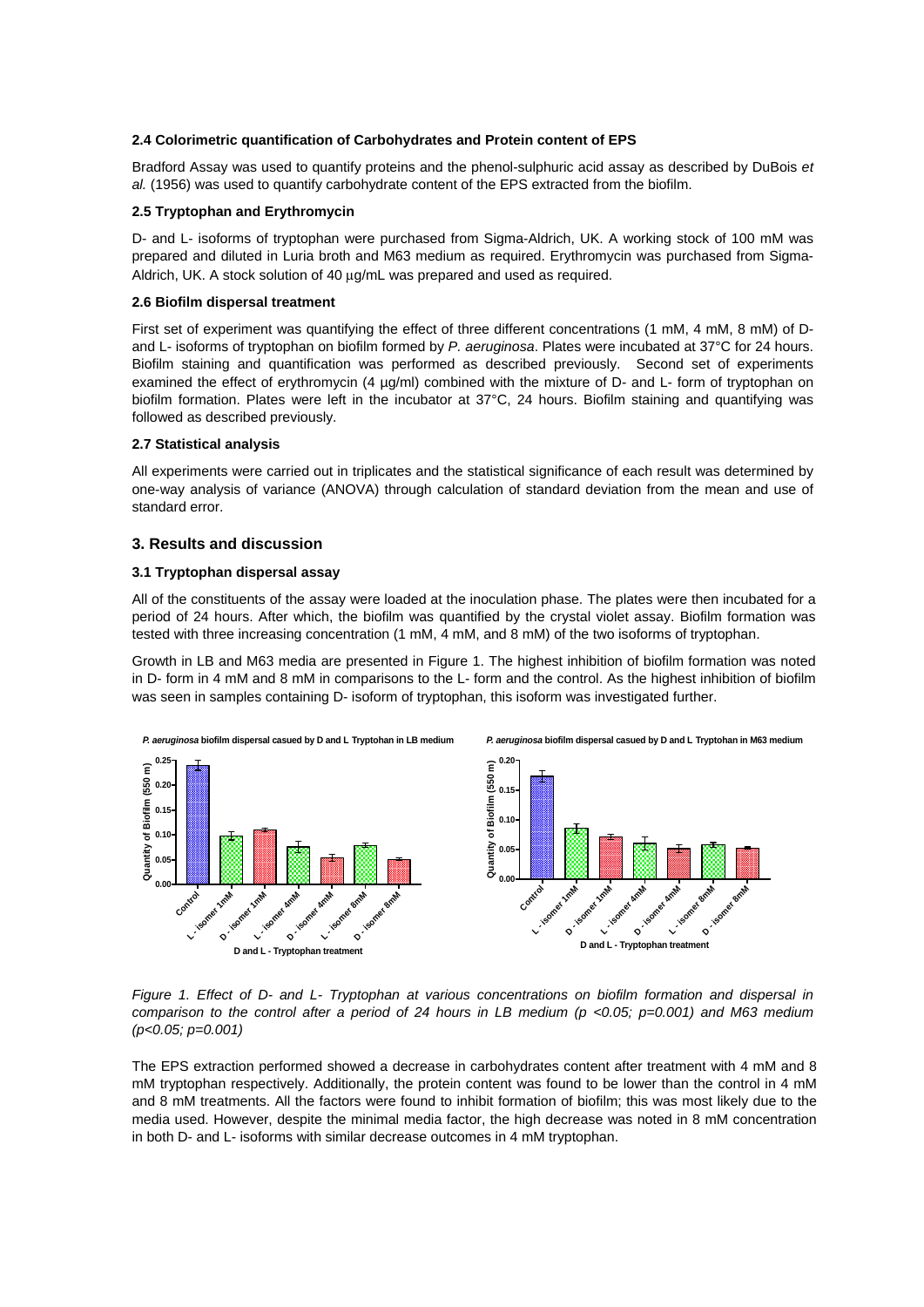#### **3.2 Quantification of biofilm components**

Extraction assay performed on D- isoform samples for carbohydrates and proteins resulted in confirmation of the findings stated above. The 8 mM treatment showed ~80% decrease in carbohydrate content of the biofilm, while the 4mM treatment showed ~60% decrease. The proteins level decreased similarly with a  $\sim$ 70% decrease after treatment with 8 mM and ~80% after treatment with 4 mM tryptophan. These findings correlated with the absorbance readings and suggests that biofilm forms weaker structures on minimal media.



*Figure 2. Quantification of carbohydrates and proteins extracted from P.aeruginosa biofilm after treatment with isomers of tryptophan and erythromycin and combination treatment.* 

# **4. Discussion**

Biofilm development responds to the stress experienced by cells towards environmental changes, such as growth medium, where nutrients are limited, temperature, pH, and upon administration of antibiotics (Landini, 2009). Therefore, two different media were tested to express stress factors on *P. aeruginosa* PAO1. Carbon source, salts, and metals ions influence the structure, size and growth rate of biofilm (Zalewska-Piatek *et al*. 2013). M63 minimal medium consist of glycerol, which can serve as a carbon source for the growth of *P. aeruginosa*. Nitrogen, phosphorus and trace metals represents salts requirement for bacteria. Addition of magnesium sulphate promotes the enzymatic reaction required for DNA replication. Luria-Bertani medium containing tryptone that provides amino acids, yeast extract delivers vitamins and trace elements, while sodium is responsible for osmotic balance.

The use of naturally occurring amino acid as a treatment of infection caused by bacteria is an interesting idea. Amino acids do not express any toxicity to the host while bacteria do not acquire resistance towards amino acids. Numerous Gram-positive and Gram-negative bacteria produce D- amino acids such as D- alanine and D- glutamic acid in a stationary phase and according to studies, D- amino acid are embedded in the peptidoglycan layer found in cell wall of bacteria (Barreteau, 2008). However, the amino acids are not produced in high volume to supress biofilm formation or cause biofilm dispersion (Kolodkin-Gal *et al.* 2010; She *et al*. 2015). Brandenburg *et al.* (2013) argues that some bacteria such as *Bacillus subtilis*, *Staphylococcus aureus* and *Pseudomonas aeruginosa* biofilms were sensitive to amino acid and caused partial inhibition of biofilm formation. During this experiment, D- and L- isoforms of tryptophan reacted differently on formed biofilm but not on cells morphology.

Tryptophan caused dispersion and dissociation of biofilm. Furthermore, biofilm formed differently in different media that were used. *P. aeruginosa* PAO1 grown on LB, a rich media, formed a thick biofilm. However, when exposed to the L- isoform tryptophan, the loss in structure was noticed, while D- isoform caused higher rate of dispersion. The M63 biofilm control expressed different composition of biofilm in comparison to the LB control. According to the optical density, M63 displayed lower biofilm formation in comparison to the LB. As M63 is a minimal media and it is not as nutritious as LB, this explains the lower biofilm biomass.

The antibiotic chosen for the purpose of this study was erythromycin, due to studies reporting suppression of Gram-negative bacteria virulence factors (Kawamura-Sato, *et al.* 2000). Erythromycin belongs to macrolides family of antibiotics where its mechanism of action blocks translation by binding to the 50S ribosomal subunit, mostly in Gram- positive organisms. However, *P. aeruginosa* PAO1 being a Gram- negative is resistant to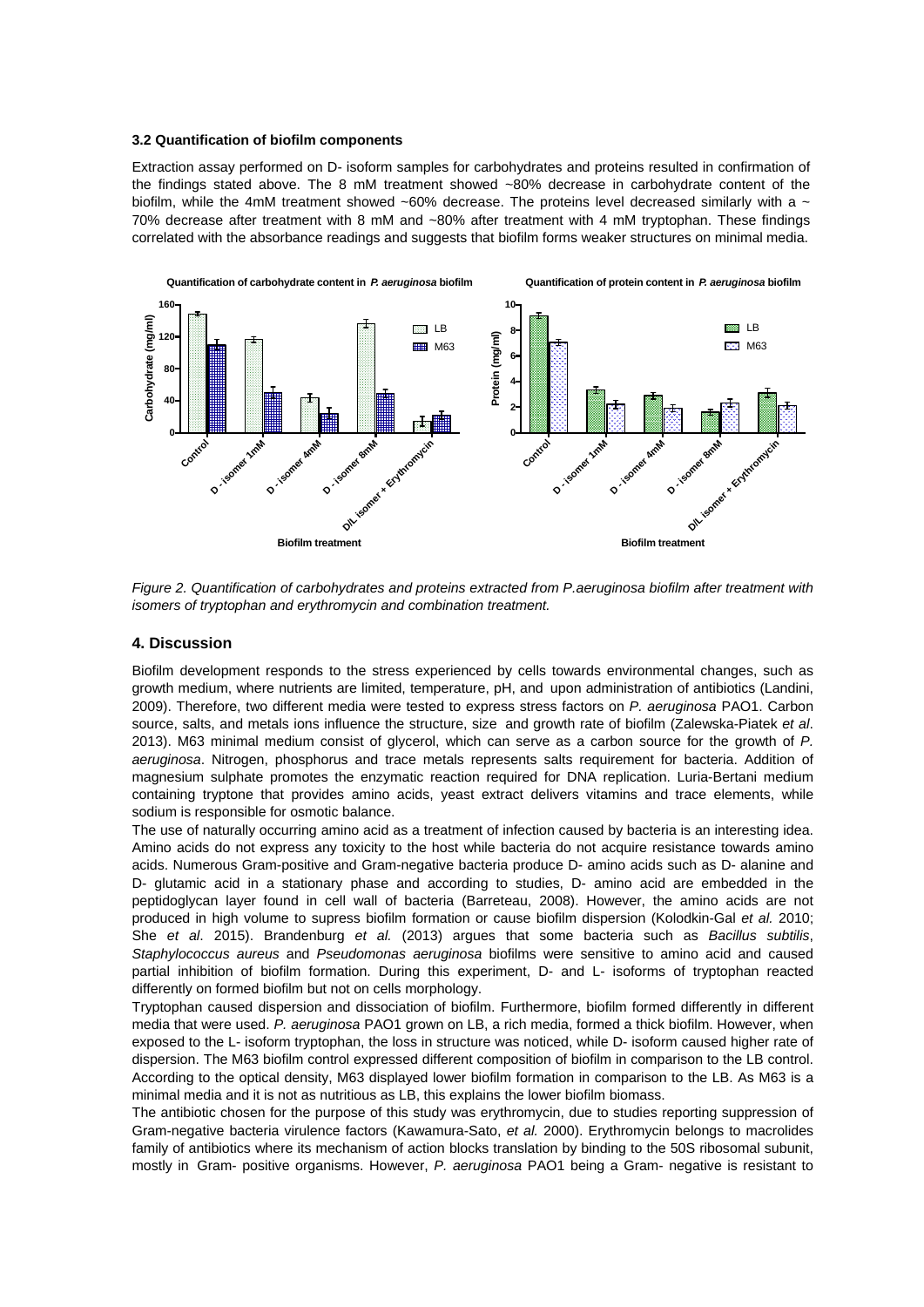macrolides. A high MIC (erythromycin) of 512 µg/ml was found to effect *P. aeruginosa* PAO1 in Mueller – Hinton (Morita, *et al.* 2014). Nalca *et al*. (2006) reports that low dose of another type of macrolides – azithromycin 2 µg/ml had an effect on quorum-sensing autoinducers resulting in inhibition of *P. aeruginosa*  PAO1 virulence factors. Study conducted by Tsang *et al.* (2003) suggests that erythromycin in low concentrations, such as the one chosen for this study 4 µg/ml affects *P. aeruginosa* cellular morphology through mechanism other than common antibiotic method which is disturbance of ribosomal action and subsequent inhibition of protein synthesis. This study confirms the changes in morphology as claimed by Tsang *et al.* (2003) of the cells observed after treatment of erythromycin.

Another study investigating low dose of erythromycin applied to patients suffering from respiratory diseases caused by *P. aeruginosa,* resulted in overall reduction in sputum volume and increased lung function. However, the mechanism of action was confirmed not to be bacteriostatic, bactericidal or anti-inflammatory due to lack of changes in sputum densities consisting of leukocytes and pro-inflammatory mediators. These observations suggest that *P. aeruginosa* virulence factors are the main causatives of its virulence in CF (Tsang *et al.* 2003).

Biofilm produced via QS is composed of an extra cellular matrix of which, the primamry components are carbohydrates, protein and eDNA (Yu *et al*., 2015; Sharma *et al*., 2014). It is accepted that the matrix protects bacteria from antagonistic factors such as antibiotics and as a results promotes chronic infection and resistance (Mah and O'Toole., 2001). One of the possible solutions to overcome this problem is to disperse the biofilm prior to treatment as represented in this study. Dispersal agent in synergy with an antibiotic could be a viable therapeutic treatment to combat/ eradicate biofilm mediated infections without the issue of antibiotic resistance.

# **5. Conclusion**

*P. aeruginosa* PAO1 produces a number of virulence factors; pyocyanin, pyoverdine, and proteases are just few of them. It is believed that these work in synergy with each other when attacking human host organ such as lung tissue (Hosseinidoust, 2013). Pyoverdine is a siderophore expressed by *P. aeruginosa* as a virulence factor. Pyoverdine growth is affected by carbon sources available to the bacteria (Chiado *et al.* 2013). Another *P. aeruginosa* virulence factor, pyocyanin is often reported to be found in high concentrations in individuals suffering from CF. Quantifying the production of the virulence factors after the treatment in this research would be beneficial to fully confirm the hypothesis. However, amino acid used most likely does not affect *P. aeruginosa* virulence factors, whereas antibiotic do. By measuring the virulence factors of *P. aeruginosa* after the treatment, this would present either increase or decrease of the virulence factors through inhibition.

Numerous studies show that *P. aeruginosa* cell morphology was modified upon treatment with different classes of antibiotics. To investigate what is causing the change or which part of bacterial cell wall component is affected, electron microscopy analysis of cell will need to be performed. Another experiment that can further validate findings from this study is minimal biofilm eradication concentration (MBEC). Sessile bacteria behave differently inside the host than in the laboratory conditions. The goal of the first part of the MBEC would be to find the concentration and time of tryptophan that disperse at least 75% of biofilm formed. Subsequently, planktonic cells can be treated with a known antibiotic that has a bactericidal effect on *P. aeruginosa*.

Poor understanding of pathogenicity of *P. aeruginosa* and increasing antibiotic resistance is directly linked with lack of effective treatment for respiratory diseases such as cystic fibrosis caused by this microorganism. The findings from this study of the effects of tryptophan alone and in combination with erythromycin on biofilm formation could potentially have important implication for future research in cystic fibrosis.

#### **Acknowledgments**

The Cavendish research scholarship offered by the University of Westminster for Rachith Kalgudi is greatly appreciated.

#### **Reference**

- Barreteau, H., Kovac, A., Boniface, A., Sova, M., Gobec, S., Blanot, D., 2008. Cytoplasmic steps of peptidoglycan biosynthesis. *FEMS Microbiology Reviews.* 32 (2008), 168-207. DOI: http://dx.doi.org/10.1111/j.1574-6976.2008.00104.x
- Brandenburg, K., Rodriguez, K., McAnulty, J., Murphy, C., Abbott, N., Schurr, M., Czuprynski, C., 2013. Tryptophan Inhibits Biofilm Formation by *Pseudomonas aeruginosa. Antimicrobial Agents and Chemotherapy*. 57 (4), 1921-1925 DOI: 10.1128/AAC.00007-13